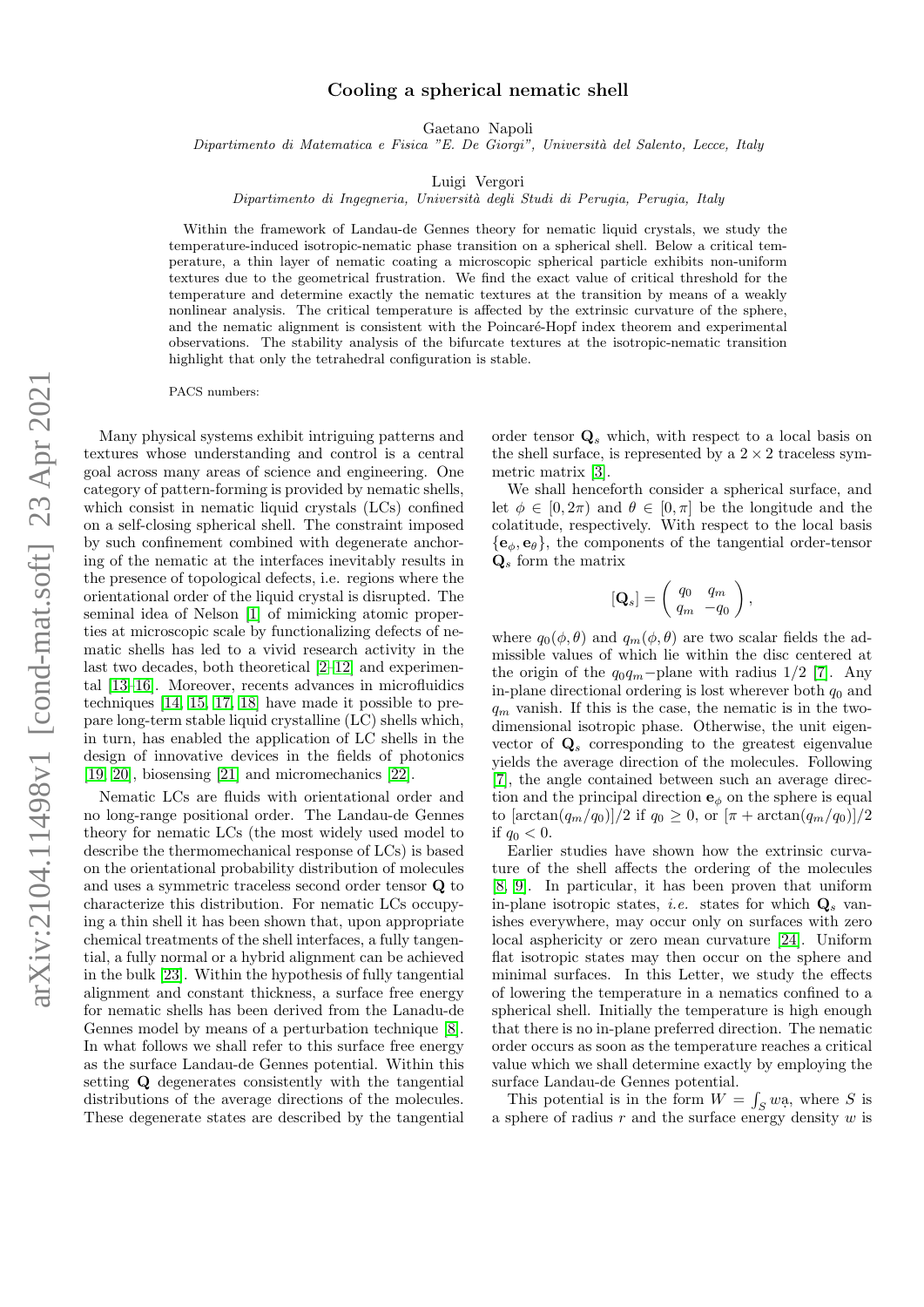the sum of the surface elastic  $(w_{el})$  and the Landau-de Gennes  $(w_{LdG})$  energy densities [\[8\]](#page-4-13).

Within the one-constant approximation,  $w_{el}$  takes the form

$$
w_{el} = \frac{k}{2} \left( |\nabla_s q_0 + 2q_m \omega|^2 + |\nabla_s q_m - 2q_0 \omega|^2 \right) + \frac{k}{r^2} (q_0^2 + q_m^2), \qquad (1)
$$

where  $k > 0$  is the reduced elastic stiffness, and  $\omega$  is the vector parametrizing the spin connection on the sphere [\[25\]](#page-5-2). In spherical coordinates, the vector parametrizing the spin connection and the surface gradient operator read  $\boldsymbol{\omega} = r^{-1} \cot \theta \mathbf{e}_{\phi}$  and  $\nabla_{\!s} = [(r \sin \theta)^{-1} \partial_{\phi}] \mathbf{e}_{\phi} +$  $[r^{-1}\partial_{\theta}]$ **e** $_{\theta}$ , respectively.

The Landau-de Gennes energy density  $w_{LdG}$  is quartic in  $q_0$  and  $q_m$  and given by

$$
w_{LdG} = \frac{a}{2}(q_0^2 + q_m^2) + \frac{c}{4}(q_0^2 + q_m^2)^2,
$$
 (2)

where  $a = a_0(T - T_{\text{NI}})/T_{\text{NI}}, a_0$  and c are positive constants and T denotes the absolute temperature. The quantity  $T_{\rm NI}$  represents the nematic-isotropic transition temperature for planar nematics [\[8\]](#page-4-13).

We now introduce the complex variable  $q = q_0 + iq_m$ so that the total energy density  $w$  becomes

$$
w = \frac{k}{2} |\nabla_s q - 2iq\omega|^2 + \underbrace{\frac{a_{\text{eff}}}{2} |q|^2 + \frac{c}{4} |q|^4}_{\equiv w_{L dG}^{\text{(eff)}}},\tag{3}
$$

where  $a_{\text{eff}} = a + 2k/r^2$  depends not only on the constitutive properties of the nematics, but also on the extrinsic curvature of the sphere. Thus, the energy density  $w_{LdG}^{(\text{eff})}$ LdG can be regarded as the effective thermal potential on the sphere.

Following the variational scheme introduced in [\[26\]](#page-5-3), the (dimensionless) Euler-Lagrange equation associated with the surface Landau-de Gennes potential is found to be

<span id="page-1-0"></span>
$$
\mathcal{L}q - \bar{a}q - \bar{c}|q|^2 q = 0,\tag{4}
$$

where  $\mathcal{L} = r^2 (\Delta_s - 4i\omega \cdot \nabla_s - 4|\omega|^2), \Delta_s = (r \sin \theta)^{-2} \partial_{\phi}^2 +$  $r^{-2}(\sin\theta)^{-1}\partial_{\theta}(\sin\theta\partial_{\theta})$  is the Laplace-Beltrami operator on the sphere,  $\bar{a} = a_{\text{eff}}/k$  and  $\bar{c} = c/k$ . It is immediate to check that [\(4\)](#page-1-0) admits the trivial solution  $q = 0$  (which corresponds to the in-plane isotropic state) for any values of  $\bar{a}$  and  $\bar{c}$ . However, as the temperature decreases,  $\bar{a}$ becomes smaller and smaller, and, as soon as it reaches a critical value, the trivial solution becomes unstable. The onset of nematic ordering occurs then as a bifurcation from the trivial solution.

To study this bifurcation problem, we expand  $q$  as a power series in the dimensionless parameter  $\varepsilon =$  $\sqrt{\bar{a}/\bar{a}_{\rm cr}-1} \ll 1$  that provides a measure of the small departures of  $\bar{a}$  from its value  $\bar{a}_{cr}$  at the nematic-isotropic transition temperature  $T_{cr}$  on the sphere. For small temperature departures from  $T_{cr}$ , we then look for solutions of [\(4\)](#page-1-0) in the form  $q = \sum_{n=1}^{+\infty} \varepsilon^n q_n$ .

To leading order,  $q_1$  satisfies the linear equation

<span id="page-1-1"></span>
$$
\mathcal{L}q_1 = \bar{a}q_1. \tag{5}
$$

Since the differential operator  $-\mathcal{L}$  is self-adjoint and positive, its spectrum is countable and its eigenvalues are real and positive. More precisely, the spectrum of  $-\mathcal{L}$  is the set  $\{\lambda_n = n^2 + n - 4 : n \in \mathbb{N}, n \geq 2\}$ , whence  $\lambda_2 = 2$ is the least eigenvalue of  $-\mathcal{L}$ . As a direct consequence, equation [\(5\)](#page-1-1) admits a non-trivial solution if and only if  $\bar{a} \le \bar{a}_{cr} = -2$ , which implies that the in-plane isotropic state  $q = 0$  is stable if and only if  $\bar{a} > \bar{a}_{cr} = -2$  or, equivalently in view of the definitions of  $a$  and  $a_{\text{eff}}$ ,

<span id="page-1-2"></span>
$$
T > T_{\rm cr} = T_{\rm NI} \left( 1 - \frac{4k}{a_0 r^2} \right). \tag{6}
$$

The extrinsic curvature curvature has then the effect to make the nematic-isotropic transition temperature on the sphere be lower than that for planar nematics.

The smooth eigenfuntions of  $-\mathcal{L}$  corresponding to the least eigenvalue  $\lambda_2 = 2$  can be written in terms of complex trigonometric functions (normalized on using the Hermitian inner product  $\langle u, v \rangle = \int_{\mathcal{S}} u w^* a$ , where the superscript ? denotes the complex conjugate) as

<span id="page-1-4"></span>
$$
f_{-2} = \frac{1}{2} \sqrt{\frac{5}{\pi}} \exp(-2i\phi) \sin^4 \frac{\theta}{2},
$$
  
\n
$$
f_{-1} = \sqrt{\frac{5}{\pi}} \exp(-i\phi) \sin^3 \frac{\theta}{2} \cos \frac{\theta}{2},
$$
  
\n
$$
f_0 = \sqrt{\frac{15}{2\pi}} \sin^2 \frac{\theta}{2} \cos^2 \frac{\theta}{2},
$$
  
\n
$$
f_1 = \sqrt{\frac{5}{\pi}} \exp(i\phi) \cos^3 \frac{\theta}{2} \sin \frac{\theta}{2},
$$
  
\n
$$
f_2 = \frac{1}{2} \sqrt{\frac{5}{\pi}} \exp(2i\phi) \cos^4 \frac{\theta}{2}.
$$
  
\n(7)

The bifurcate solutions are then linear combinations of these five modes

<span id="page-1-3"></span>
$$
q_1 = \sum_{h=-2}^{2} A_h f_h,
$$
 (8)

where  $A_h = \varrho_h \exp(i\psi_h)$  are arbitrary complex constants. These are to be determined by taking into account the non-linear term in [\(4\)](#page-1-0) that has thus far been neglected. Taking into account that  $\bar{a}_{cr} = -2$  and the definition of  $\varepsilon$ , for small temperature departures from the criti-cal value [\(6\)](#page-1-2) we have  $\bar{a} = -2(1 + \varepsilon^2)$ . Thus, collecting terms of order  $O(\varepsilon^3)$  in the equilibrium equation [\(4\)](#page-1-0), with q expanded as a power series in  $\varepsilon$ , gives the equation  $(\mathcal{L} + 2)q_3 = (2 - \bar{c}|q_1|^2)q_1 \equiv g$ . On using the Lyapunov-Schmidt reduction [\[27\]](#page-5-4) and in view of the self-adjointness of  $\mathcal{L}$ , this equation is solvable providing that q belongs to the orthogonal complement of the kernel of  $\mathcal{L} + 2$ . In other words, we have to require that  $\langle q, f_h \rangle = 0$  for all  $h = -2, ..., 2$ . These conditions yield a system of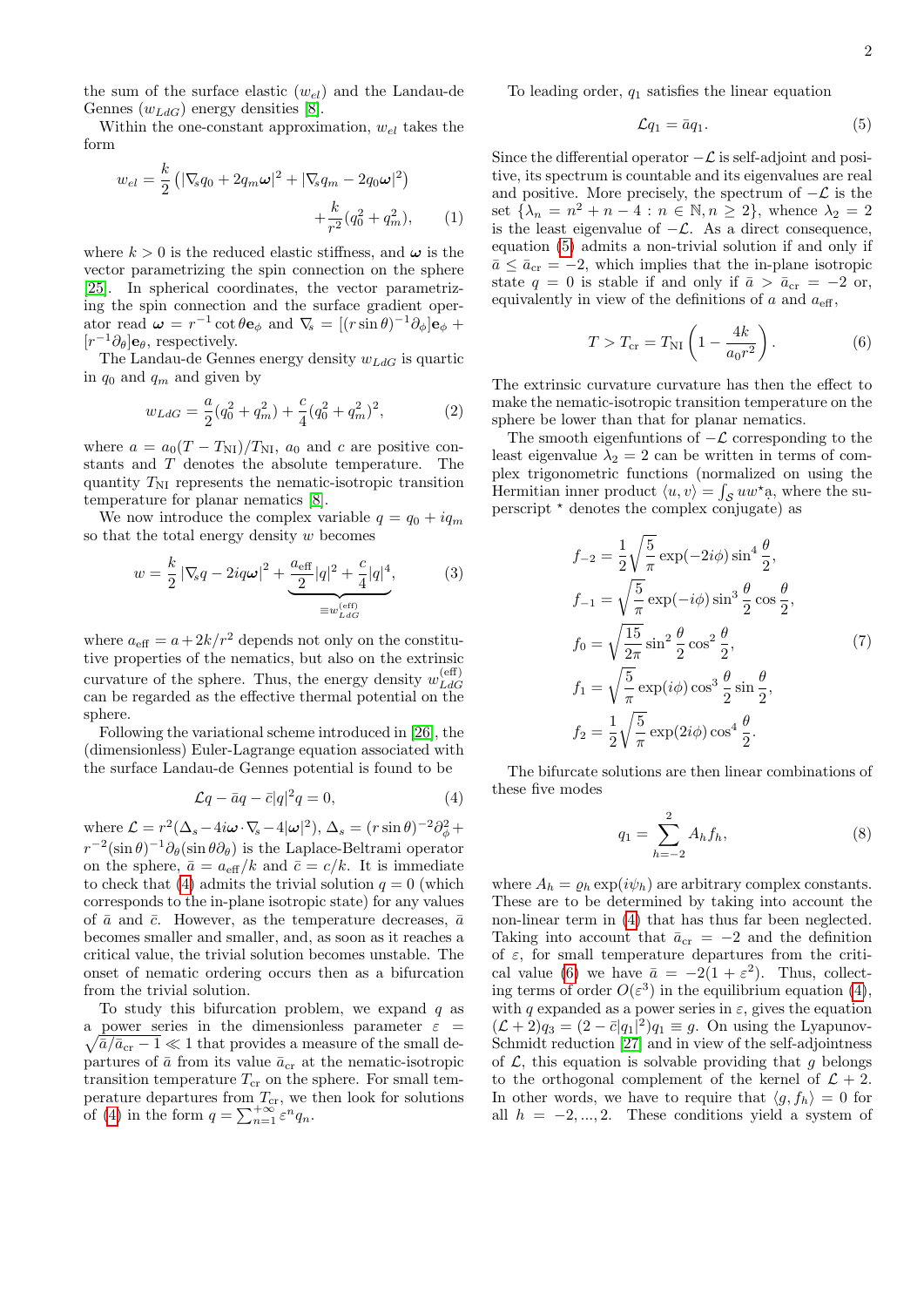five nonlinear algebraic equations in the five unknowns  $A_h = \varrho_h \exp(i\psi_h).$ 

On the other hand, the Poincaré-Hopf index theorem guarantees that on a spherical nematic shell there must be at least one melting point. Therefore, without loss of generality, we can limit our bifurcation analysis to linear combinations [\(8\)](#page-1-3) that vanish at the north pole, i.e. for  $\theta = 0$ . This ansatz reduces by one the number of unknowns and equations in the system of nonlinear algebraic equations  $\{\langle g, f_h \rangle = 0 : h = -2, ..., 2\}$ . Indeed, since  $f_2$  does not vanish at the north pole we take  $A_2 = 0$ in [\(8\)](#page-1-3) and release the condition  $\langle g, f_2 \rangle = 0$ . The resulting reduced system of nonlinear algebraic equations admits infinitely many solutions, each of which determines uniquely a bifurcate texture.

Within the Landau-de Gennes theory, defects are melting points, i.e. isolated points where  $q$  vanishes. According to the number of the melting points and their distribution on the spherical shell, the bifurcate textures can be divided into seven broad classes of configurations.

- $(\mathcal{C}_1)$  Monovalent: a single  $m = +2$  melting point.
- $(\mathcal{C}_2)$  Linear non-axisymmetric: two antipodal melting points with topological charges  $+1/2$  and  $+3/2$ .
- $(\mathcal{C}_3)$  Linear axisymmetric: two  $m = +1$  antipodal melting points.
- $(\mathcal{C}_4)$  Trigonal: three melting points located at the vertices of an isosceles triangle on a maximum circle on the sphere, two of them with  $m = +1/2$  and the other with  $m = +1$ . The base angles of the isosceles other with  $m = +1$ . The base angles of the isosceles<br>triangle measure  $\alpha_1 = \arctan \sqrt[4]{40} \approx 68.315^{\circ}$  and triangle measure  $\alpha_1 = \arctan \sqrt{40} \approx 68.315^{\circ}$  and<br>the vertex angle measures  $\alpha_2 = \pi - 2 \arctan \sqrt[4]{40} \approx$ 43.37°. The values of  $\alpha_1$  and  $\alpha_2$  are in perfect agreement with the experimental results reported in [\[14\]](#page-4-5).
- $(\mathcal{C}_5)$  Tetrahedral: four  $m = +1/2$  melting points located at the vertices of a regular tetrahedron.
- $(\mathcal{C}_6)$  Squared: four  $m = +1/2$  melting points situated at the vertices of a square on a maximum circle of the sphere.
- $(\mathcal{C}_7)$  Rectangular: four  $m = +1/2$  melting points sitting at the vertices of a rectangle on a maximum circle on the sphere. The bifurcate textures belonging to this class are defined by a scalar parameter  $\varrho_0$  (see Table [I\)](#page-3-0). The two limiting configurations  $\rho_0 \rightarrow 0$ and  $\varrho_0 \to \sqrt{(28\pi)/(5\bar{c})}$  correspond to  $\mathcal{C}_6$  and  $\mathcal{C}_3$ , respectively. Thus, as  $\varrho_0$  tends to zero the melting points tend to locate at the vertices of a square on a maximum circle on the sphere, while as  $\rho_0$  increases the four  $+1/2$  defects move on a maximum circle, approaching each other two by two until they collapse into two  $+1$  defects.

As highlighted in Table [I,](#page-3-0) these classes of bifurcate configurations are linear combinations of one, two or at most three of the normal modes [\(7\)](#page-1-4). All the bifurcate configurations but  $C_7$  are characterized solely by the moduli  $\rho_h$  of the complex coefficients  $A_h$ , while the arguments  $\psi_h$  are arbitrary. For the rectangular configuration (that is the only bifurcate state resulting from the linear combination of three normal modes; specifically,  $f_0$ ,  $f_1$  and  $f_{-1}$ ), the moduli of the coefficients  $A_0$ ,  $A_1$  and  $A_{-1}$  are as in Table [I,](#page-3-0) while the arguments are subject to the restriction  $2\psi_0 - \psi_1 - \psi_{-1} = (2l + 1)\pi$ , with  $l \in \mathbb{Z}$ . Therefore, for rectangular configurations only two out of the three arguments are completely arbitrary.

For the linear axisymmetric configuration the nematic texture varies as the argument  $\psi_0$  varies. Indeed,  $\psi_0 = 0$ corresponds to a uniform alignment along the parallels (purely bend phase), while  $\psi_0 = \pi/2$  corresponds instead to a uniform alignment along the meridians (purely splay phase). For the monovalent and linear non-axisymmetric configurations the arbitrariness of the arguments reflects the invariance of these states under rigid rotations around the polar axis. Finally, for the bifurcate configurations resulting from a linear superposition of two or three normal modes, it can be proven that the invariance under rigid rotations around the polar axis reflects on the arbitrariness of one of the two arbitrary arguments, the other determines instead the texture.

As the determination of the topological charge  $m$  of a melting point located at the point  $p$  is concerned, we follow similar arguments as in [\[28\]](#page-5-5) and find out that  $m = m_{\varphi} + \oint_{\mathscr{C}} [\arg(q)]' \mathrm{s} / (4\pi)$ , where  $\mathscr{C}$  is a regular closed simple circuit that is oriented anti-clockwisely around the normal to the sphere at  $p$  and can be continuously contracted to p, s denotes the arc-length along  $\mathscr{C}$ , and the prime denotes differentiation with respect to s. The term  $m_{\varphi}$  is instead the topological charge of the reference field  $\mathbf{e}_{\varphi}$ , which vanishes wherever  $\mathbf{e}_{\varphi}$  has no singularity, that is at any point on the sphere except for the poles where it is equal to unity.

The dimensionless energies of the bifurcate configurations are reported in Table [I.](#page-3-0) In agreement with the the-oretical result in [\[29\]](#page-5-6), the tetrahedral configuration  $\mathcal{C}_5$  is the ground state. It is worth noting that the rectangular, squared and linear axisymmetric states have the same energy (see Figure [1\)](#page-4-17). This implies that, at small temperature departures from  $T_{cr}$ , the rectangular configuration can vary continuously from the squared configuration to the linear axisymmetric one with no energy cost.

To determine the locally stable bifurcate solutions, we study the energy functional at temperatures slightly lower than  $T_{cr}$ . As observed above, at these temperatures the approximate equilibrium solutions are of the form [\(8\)](#page-1-3) with  $A_2 = 0$ . This enables us to adopt the analytical approach introduced in [\[30\]](#page-5-7). Upon substitution of [\(8\)](#page-1-3) and [\(7\)](#page-1-4) into the energy functional, the stability analysis reduces to the determination of the local minima of a real-valued function  $W$  in the four complex variables  $A_{-2}$ ,  $A_{-1}$ ,  $A_0$  and  $A_1$ . The stationary points of W lead to the same equilibrium configurations that we have determined by means of the Lyapunov-Schmidt reduction.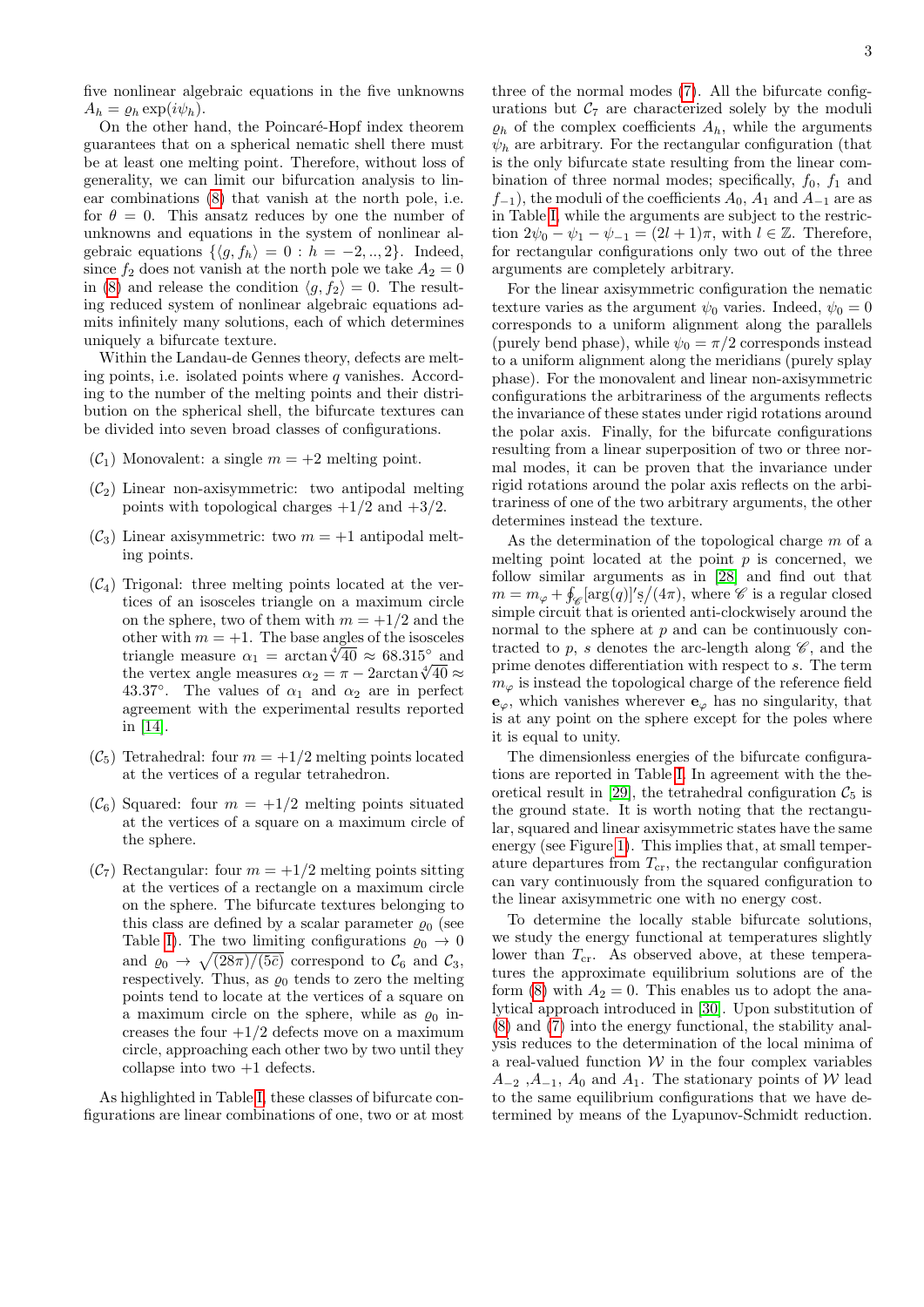<span id="page-3-0"></span>

| Moduli of $A_h$                            |                                           |                                            |                                                                                                                                                                                 | Melting points                       | Dimensionless energy            |
|--------------------------------------------|-------------------------------------------|--------------------------------------------|---------------------------------------------------------------------------------------------------------------------------------------------------------------------------------|--------------------------------------|---------------------------------|
| $\varrho_{-2}$                             | $\varrho_{-1}$                            | $\varrho_0$                                | $\varrho_1$                                                                                                                                                                     | Topological charge and location      | $W\bar{c}/(k\pi)$               |
| $rac{6}{5}\sqrt{\frac{2\pi}{\bar{c}}}$     |                                           |                                            |                                                                                                                                                                                 | $+2$                                 | $-\frac{36}{25}\varepsilon^4$   |
|                                            | $\frac{3}{5}\sqrt{\frac{14\pi}{\bar{c}}}$ |                                            |                                                                                                                                                                                 | $+3/2$<br>$+1/2$                     | $-\frac{63}{25}\varepsilon^4$   |
|                                            |                                           | $\sqrt{\frac{28\pi}{5\bar{c}}}$            |                                                                                                                                                                                 | $+1$                                 | $-\frac{14}{5}\varepsilon^4$    |
|                                            |                                           |                                            | $\frac{3}{5}\sqrt{\frac{14\pi}{\bar{c}}}$                                                                                                                                       | $+1/2$<br>$+3/2$                     | $-\frac{63}{25}\varepsilon^4$   |
| $\frac{2}{5}\sqrt{\frac{14\pi}{3\bar{c}}}$ |                                           | $\frac{4}{3}\sqrt{\frac{14\pi}{5\bar{c}}}$ |                                                                                                                                                                                 | $+1$<br>$+1/2$<br>$+1/2$             | $-\frac{644}{225}\varepsilon^4$ |
| $\frac{2}{5}\sqrt{\frac{14\pi}{\bar{c}}}$  |                                           |                                            | $rac{4}{5}\sqrt{\frac{7\pi}{\bar{c}}}$                                                                                                                                          | $+1/2$                               | $-\frac{84}{25}\varepsilon^4$   |
|                                            | $\sqrt{\frac{14\pi}{5\bar{c}}}$           |                                            | $\sqrt{\frac{14\pi}{5\bar{c}}}$                                                                                                                                                 | $+1/2$<br>$+1/2$<br>$+1/2$<br>$+1/2$ | $-\frac{14}{5}\varepsilon^4$    |
|                                            |                                           |                                            | $\sqrt{\frac{28\pi-5\varrho_0^2\bar{c}}{10\bar{c}}}\bigg \epsilon\,\,\bigg 0,\sqrt{\frac{28\pi}{5\bar{c}}}\,\bigg[\bigg \sqrt{\frac{28\pi-5\varrho_0^2\bar{c}}{10\bar{c}}}\,\,$ | $+1/2$<br>$+1/2$<br>$+1/2$<br>$+1/2$ | $-\frac{14}{5}\varepsilon^4$    |

Table I: The table is divided into three horizontal blocks (separated by double lines) relating, from top to bottom, to solutions resulting from the linear superposition of one, two and three normal modes. The first four columns report the values of the moduli  $\rho_h$  of the complex coefficients in the linear combinations. The second last column displays locations of melting points on the spherical shell; the last column contains the dimensionless energies of the bifurcate configurations.

Therefore, the study of the positive definiteness of the Hessian matrices at the bifurcate configurations can tell us which bifurcate configuration is a local minimizer of  $W$ . We have found that only the tetrahedral configuration is a local minimizer of W. This means that only  $\mathcal{C}_5$ is stable, the others are unstable (Figure [1\)](#page-4-17).

The instability of the monovalent and linear nonaxisymmetric configurations is not surprising as they have never been observed experimentally in non-chiral nematic shells, whereas they have been theoretically predicted and experimentally observed in chiral nematic shells [\[31,](#page-5-8) [32\]](#page-5-9). The linear axisymmetric configuration is unstable for non-axisymmetric perturbations which lead it towards the tetrahedral state. This is in agreement with the results in [\[2\]](#page-4-1). It must be said that the bivalent axysimmetric configuration can be stabilized by the non-uniformity of the shell thickness [\[33\]](#page-5-10), or out-of-plane escapes of the director [\[2,](#page-4-1) [34\]](#page-5-11). Both aspects have not been considered in this paper. When the nematic director field is not constrained to be tangential, the configuration with two  $+1$  disclinations is the ground state for sufficiently small particles [\[34\]](#page-5-11).

In summary, we use the two-dimensional Landau-de Gennes theory to study the onset of the temperatureinduced nematic ordering in spherical shells which are initially in the isotropic phase. This approach has the advantage of predicting the transition temperature as well as determining exactly the textures just below the critical temperature.

The critical temperature depends on the size of the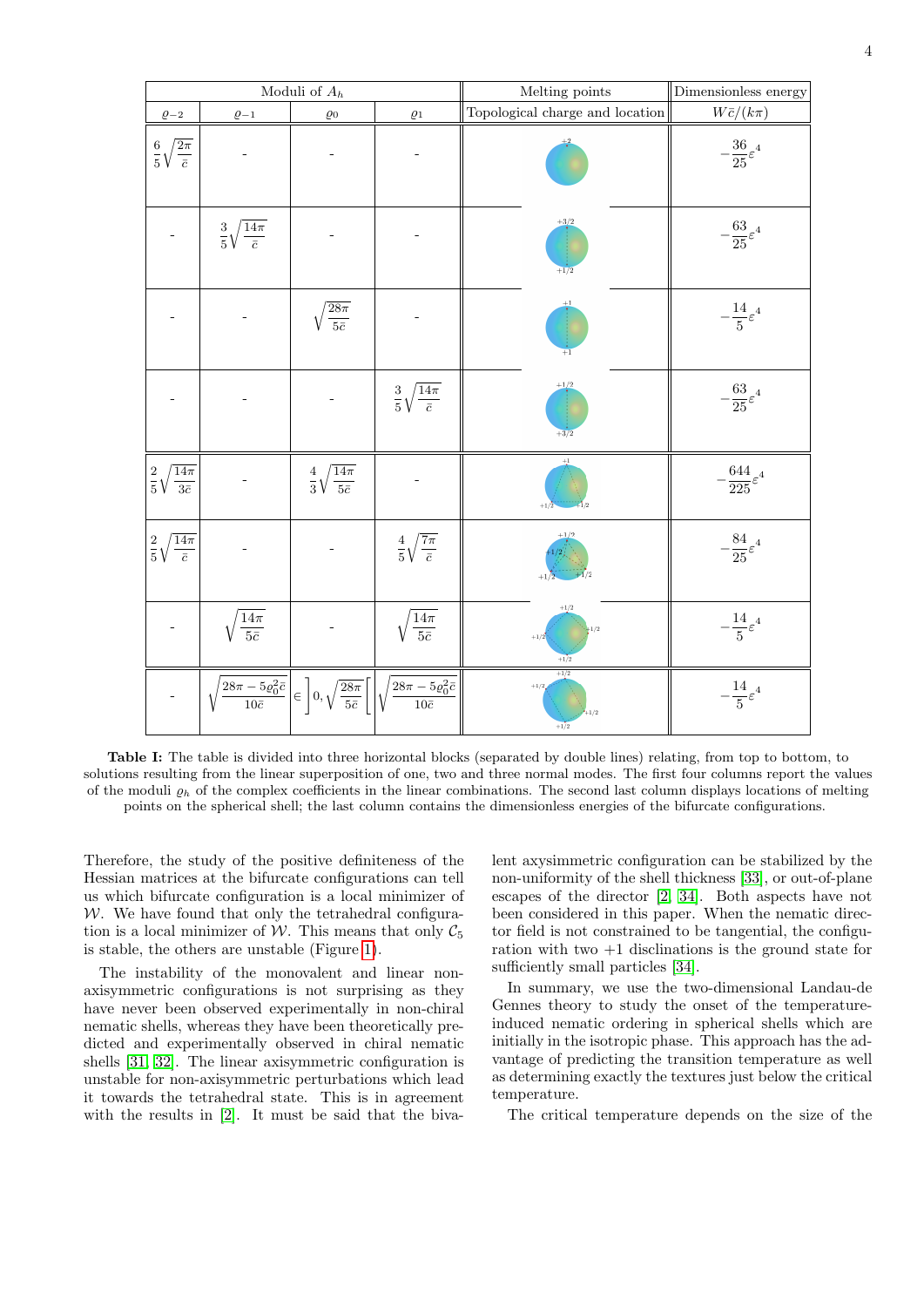<span id="page-4-17"></span>

Figure 1: Energies of the bifurcate configurations. For small temperature departures from the critical value  $T_{cr}$ , the tetrahedral configuration  $(\mathcal{C}_5)$  is a local minimizer of the energy functional. All the other configurations are unstable.

particle (c.f. equation [\(6\)](#page-1-2)). Indeed, the extrinsic curvature lowers the isotropic-nematic transition temperature by a quantity proportional to the square of the ratio between the nematic coherence length  $\sqrt{k/a_0}$  and the shell radius r. This effect is however negligible in the shells that are currently produced and used in the experiments. Typical radii of the nematic shells are of order of tens to hundreds of micrometers [\[14,](#page-4-5) [18\]](#page-4-8), while the nematic co-

- <span id="page-4-0"></span>[1] D. R. Nelson, Nano Letters 2, 1125 (2002).
- <span id="page-4-1"></span>[2] V. Vitelli and D. R. Nelson, Phys. Rev. E 74, 021711 (2006).
- <span id="page-4-14"></span>[3] P. Biscari and E. M. Terentjev, Phys. Rev. E 73, 051706 (pages 6) (2006).
- [4] M. A. Bates, J. Chem. Phys. 128, 104707 (pages 4) (2008).
- [5] H. Shin, M. J. Bowick, and X. Xing, Phys. Rev. Lett. 101, 037802 (2008).
- [6] M. A. Bates, G. Skacej, and C. Zannoni, Soft Matter 6, 655 (2010).
- <span id="page-4-15"></span>[7] S. Kralj, R. Rosso, and E. G. Virga, Soft Matter 7, 670 (2011).
- <span id="page-4-13"></span>[8] G. Napoli and L. Vergori, Phys. Rev. E 85, 061701 (2012).
- <span id="page-4-16"></span>[9] G. Napoli and L. Vergori, Phys. Rev. Lett. 108, 207803 (2012).
- [10] A. Segatti, M. Snarski, and M. Veneroni, Phys. Rev. E 90, 012501 (2014).
- [11] D. Jesenek, S. Kralj, R. Rosso, and E. G. Virga, Soft Matter 11, 2434 (2015), URL [http://dx.doi.org/10.](http://dx.doi.org/10.1039/C4SM02540G) [1039/C4SM02540G](http://dx.doi.org/10.1039/C4SM02540G).
- <span id="page-4-2"></span>[12] L. Mesarec and W. G. A. I. S. Kralj, Journal of Physics: Conference Series 780, 012015 (2017).
- <span id="page-4-3"></span>[13] A. Fernández-Nieves, V. Vitelli, A. S. Utada, D. R. Link, M. Márquez, D. R. Nelson, and D. A. Weitz, Phys. Rev.

herence length is of order of nanometres. To appreciate the cooling effect of the extrinsic curvature, the shell radius should be at least one order of magnitude larger than the nematic coherence length. If this were the case, the extrinsic curvature of the shell would lower the isotropicnematic transition temperature by 1%.

Far more interesting are the results on the nematic alignment at the critical temperature. The textures we have obtained by solving a generalized Thomson-like problem are expressed in closed form in terms of elementary trigonometric functions and reproduce different types of configurations. Some of these have been already predicted theoretically, found numerically, or observed experimentally. The total topological charge of the melting points obeys the Poincaré-Hopf theorem. The energy and stability analysis confirms that the tetrahedral configuration represents the ground state. Finally, the exact solutions we have here obtained can definitely be used as initial guesses in numerical investigations of more complex theories in which the fusion of the defect core and out-of-plane escape is considered simultaneously [\[34,](#page-5-11) [35\]](#page-5-12).

## Acknowledgements

This research has been partially supported by GNFM of Italian INDAM and by the PRIN 2017 research project (n. 2017KL4EF3) "Mathematics of active materials: from mechanobiology to smart devices".

Lett. 99, 157801 (2007), URL [https://link.aps.org/](https://link.aps.org/doi/10.1103/PhysRevLett.99.157801) [doi/10.1103/PhysRevLett.99.157801](https://link.aps.org/doi/10.1103/PhysRevLett.99.157801).

- <span id="page-4-5"></span>[14] T. Lopez-Leon, V. Koning, K. B. S. Devaiah, V. Vitelli, and A. Fernandez-Nieves, Nature Physics 7, 391 (2011), ISSN 1745-2473, URL [http://dx.doi.org/10.1038/](http://dx.doi.org/10.1038/nphys1920) [nphys1920](http://dx.doi.org/10.1038/nphys1920).
- <span id="page-4-6"></span>[15] H.-L. Liang, E. Enz, G. Scalia, and J. Lagerwall, Molecular Crystals and Liquid Crystals 549, 69 (2011).
- <span id="page-4-4"></span>[16] T. Lopez-Leon, A. Fernandez-Nieves, M. Nobili, and C. Blanc, Phys. Rev. Lett. 106, 247802 (2011).
- <span id="page-4-7"></span>[17] G. Durey, Y. Ishii, and T. Lopez-Leon, Langmuir 36, 9368 (2020).
- <span id="page-4-8"></span>[18] J. Noh, Y. Wang, H.-L. Liang, V. S. R. Jampani, A. Majumdar, and J. P. F. Lagerwall, Phys. Rev. Research 2, 033160 (2020), URL [https://link.aps.org/doi/10.](https://link.aps.org/doi/10.1103/PhysRevResearch.2.033160) [1103/PhysRevResearch.2.033160](https://link.aps.org/doi/10.1103/PhysRevResearch.2.033160).
- <span id="page-4-9"></span>[19] Y. Geng, J. Noh, I. Drevensek-Olenik, , R. Rupp, G. Lenzini, and J. P. F. Lagerwall, Scientific Reports 6, 26840 (2016).
- <span id="page-4-10"></span>[20] J.-H. Kang, S.-H. Kim, A. Fernandez-Nieves, and E. Reichmanis, Journal of the American Chemical Society 139, 5708 (2017), pMID: 28402658.
- <span id="page-4-11"></span>[21] A. Sharma, V. S. R. Jampani, and J. P. F. Lagerwall, Langmuir 35, 11132 (2019), pMID: 31356088.
- <span id="page-4-12"></span>[22] V. S. R. Jampani, D. J. Mulder, K. R. De Sousa, A.-H. Gélébart, J. P. F. Lagerwall, and A. P. H. J. Schenning,